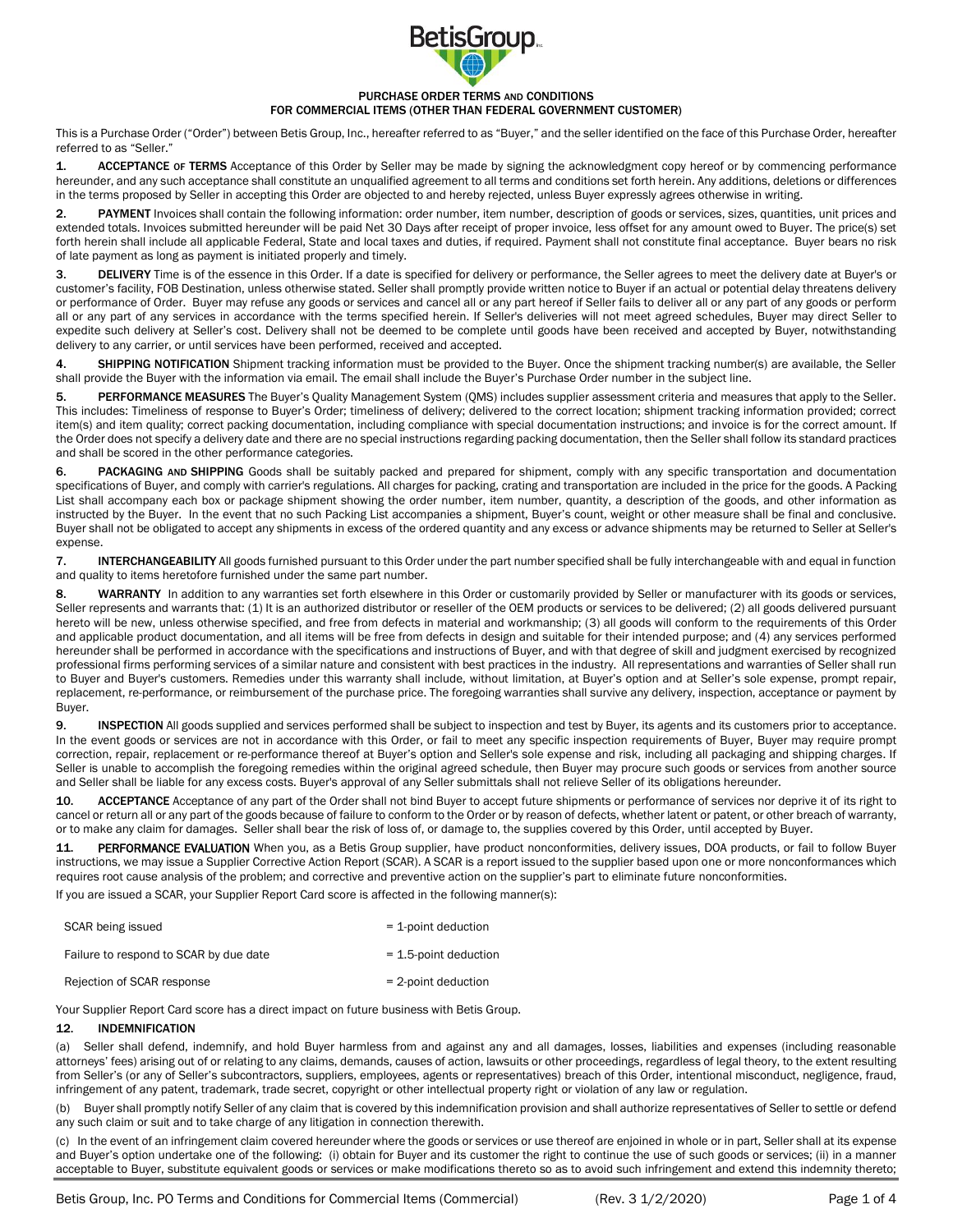

or (iii) refund to Buyer an amount equal to the purchase price for such goods or services plus any excess costs or expenses incurred in obtaining substitute goods or services from another source. Notwithstanding the foregoing paragraph, when this Order is performed under the Authorization and Consent of the U.S. Government to infringe U.S. patents, Seller's liability for infringement of such patents in such performance shall be limited to the extent of the obligation of Buyer to indemnify the U.S. Government.

13. **INSURANCE** In accordance with subparts (a) and/or (b) below, upon Buyer's request Seller agrees to provide Certificates of Insurance evidencing that the required insurance coverage is in force. The required insurance coverages below shall be primary and non-contributing with respect to any other insurance that may be maintained by Buyer. The below required coverages and their limits in no way lessen nor affect Seller's other obligations or liabilities set forth in this Order. Seller agrees to purchase and maintain at its own expense the following insurance coverage's with minimum limits as stated:

- Workers' Compensation (if services are provided at Buyer or Customer site): Coverage for statutory obligations imposed by laws of any State in which the work is to be performed. Where applicable, Seller shall provide evidence of coverage for the United States Longshore & Harbor Workers' Act (USL&H) coverage for employees engaged in work on or near navigable waters of the United States, and Defense Base Act (DBA) including all employees working on U.S. Government contracts outside the United States. Such policy(ies) shall be endorsed to provide a waiver of subrogation in favor of Buyer, its directors, officers and employees, and Buyer's customer where required by Buyer's Prime Contract with its customer. Employer's Liability coverage of \$1 million each accident shall also be maintained.
- (ii) Commercial General Liability: Coverage for third party bodily injury and property damage, including products and completed operations, contractual liability, and independent contractors' liability with a limit of liability of not less than \$1,000,000 per occurrence and \$2,000,000 in the aggregate. Such policy(ies) shall be endorsed to name Buyer, its directors, officers and employees, and Buyer's customer where required by Buyer's Prime Contract with its customer, as Additional Insureds.
- (iii) Business Automobile Liability (if services are provided at Buyer or Customer site): Coverage for use of all owned, non-owned, and hired vehicles with limits of not less than \$1,000,000 per accident combined single limit for bodily injury and property damage liability.
- (iv) Professional Liability / Errors and Omissions (if Seller is performing any professional services): Coverage for damages (including financial loss) caused by any acts, errors and omissions arising out of Seller's performance or failure to perform professional services with limits of not less than \$1,000,000 per claim.
- (v) If maintenance or warranty work is being performed, All-Risk Property Insurance in an amount adequate to replace property, including supplies covered by this Order, of Buyer and/or Buyer's customer which may be in the possession or control of Seller. Buyer shall be named as a Loss Payee with respect to loss or damage to said property and/or supplies furnished by Buyer

## 14. BETIS GROUP FURNISHED ITEMS AND INTELLECTUAL PROPERTY

(a) All items furnished by Buyer to Seller for the performance of the Order remain the property of Buyer or Buyer's customer. Upon expiration of this Order, Seller shall return the Items in the same condition, less reasonable wear, or make such other disposition of the Items as directed in writing by Buyer. Seller shall replace, at its expense, any Items not returned in accordance with this Article. Seller shall bear all risk of loss of the items. Seller shall comply with any restrictive legends placed on such Items by Buyer or a third party. If Buyer furnishes any material for fabrication pursuant to this Order, Seller agrees not to substitute any other material for such fabrication without Buyer's prior written consent.

(b) In addition to any intellectual property clauses elsewhere incorporated, Seller hereby grants to Buyer such intellectual property rights as Buyer needs under this Order and in order to perform its obligations to Buyer's customers. Seller shall not assert any intellectual property right in a manner inconsistent with Buyer's contractual obligations to its customers.

(c) To the extent that Seller provides any commercial computer software under this Order, Seller's normal commercial license terms shall govern use of such commercial items, except to the extent that such normal commercial terms conflict or are inconsistent with applicable federal law or regulation. In the case of any conflict or inconsistency, the applicable federal law or regulation shall take precedence. Seller agrees that the applicability of its commercial terms is contingent upon Buyer's customer's acceptance of the commercial computer software and its accompanying commercial terms or license. In addition, to the extent that Buyer's customer is the end user of any commercial computer software provided by Seller, Buyer shall have the right to perform its contractual obligations to its customers using that commercial computer software. If Buyer is a reseller of Seller's commercial computer software, only the Buyer's end-user customer is a party to the Seller's commercial terms or license. In no event will Buyer be liable for an end-user customer breach of Seller's commercial terms or license.

(d) For the services portion of this Order, if any, and for any documentation, manuals, user guides, and other literature accompanying the goods delivered hereunder, Seller hereby grants to Buyer and Buyer's customer an irrevocable, fully transferable, royalty-free license to reproduce, publish, use and disclose, for any purpose, all or any part of any deliverable or non-commercial software Seller develops hereunder.

15. DISCLOSURE Seller shall not, without first obtaining the written consent of Buyer, in any manner advertise or publish the fact that Seller has furnished or contracted to furnish Buyer with the goods or services hereunder, or disclose any of the details connected with this Order to any third party, except as may be required to perform this Order.

## 16. COMPLIANCE WITH LAW

(a) Seller shall comply with the applicable provisions of any federal, state or local law or ordinance and all orders, rules and regulations issued there under.

(b) Seller and its suppliers shall comply with FAR 52.222-50, Combating Trafficking in Persons, and ensure it informs its employees and suppliers of their responsibility to report human trafficking violations at any tier of the supply chain using any appropriate disclosure channel, including but not limited to: Buyer's anonymous hotline (800) 760-4332, Buyer's anonymous and confidential online submission (secure.ethicspoint.com), and the Government's Global Human Trafficking Hotline (844) 888 FREE and its email address a[t help@befree.org.](mailto:help@befree.org) Buyer does not tolerate retaliation of any kind against individuals who, in good faith, raise questions or report concerns, and Seller shall notify its employees of their whistleblower rights under 10 U.S.C. 2409 and DFARS Section 203.9. Seller shall flow down this requirement to all suppliers at any tier. Seller's failure to comply with this section shall be deemed a material breach of the Agreement.

#### 17. COMPLIANCE WITH SECTION 503 OF THE REHABILITATION ACT OF 1973 AND THE VIETNAM ERA VETERAN'S READJUSTMENT ASSISTANCE ACT OF 1974 The following clauses are incorporated into this Agreement to the extent they are required by the foregoing Acts:

This contractor (Buyer) and subcontractor (Seller) shall abide by the requirements of 41 CFR 60-300.5(a). This regulation prohibits discrimination against qualified protected veterans, and requires affirmative action by covered prime contractors and subcontractors to employ and advance in employment qualified protected veterans.

This contractor (Buyer) and subcontractor (Seller) shall abide by the requirements of 41 CFR 60-741.5(a). This regulation prohibits discrimination against qualified individuals on the basis of disability, and requires affirmative action by covered prime contractors and subcontractors to employ and advance in employment qualified individuals with disabilities.

18. COUNTERFEIT PRODUCTS For purposes of this clause, Goods are any tangible items delivered under this Order, including without limitation the lowest level of separately identifiable items, such as parts, articles, components, and assemblies. "Counterfeit Goods" are Goods that are or contain items misrepresented as having been designed, produced, and/or sold by an authorized manufacturer and seller, including without limitation unauthorized copies, replicas, or substitutes. The term also includes authorized Goods that have reached a design life limit or have been damaged beyond possible repair, but are altered and misrepresented as acceptable.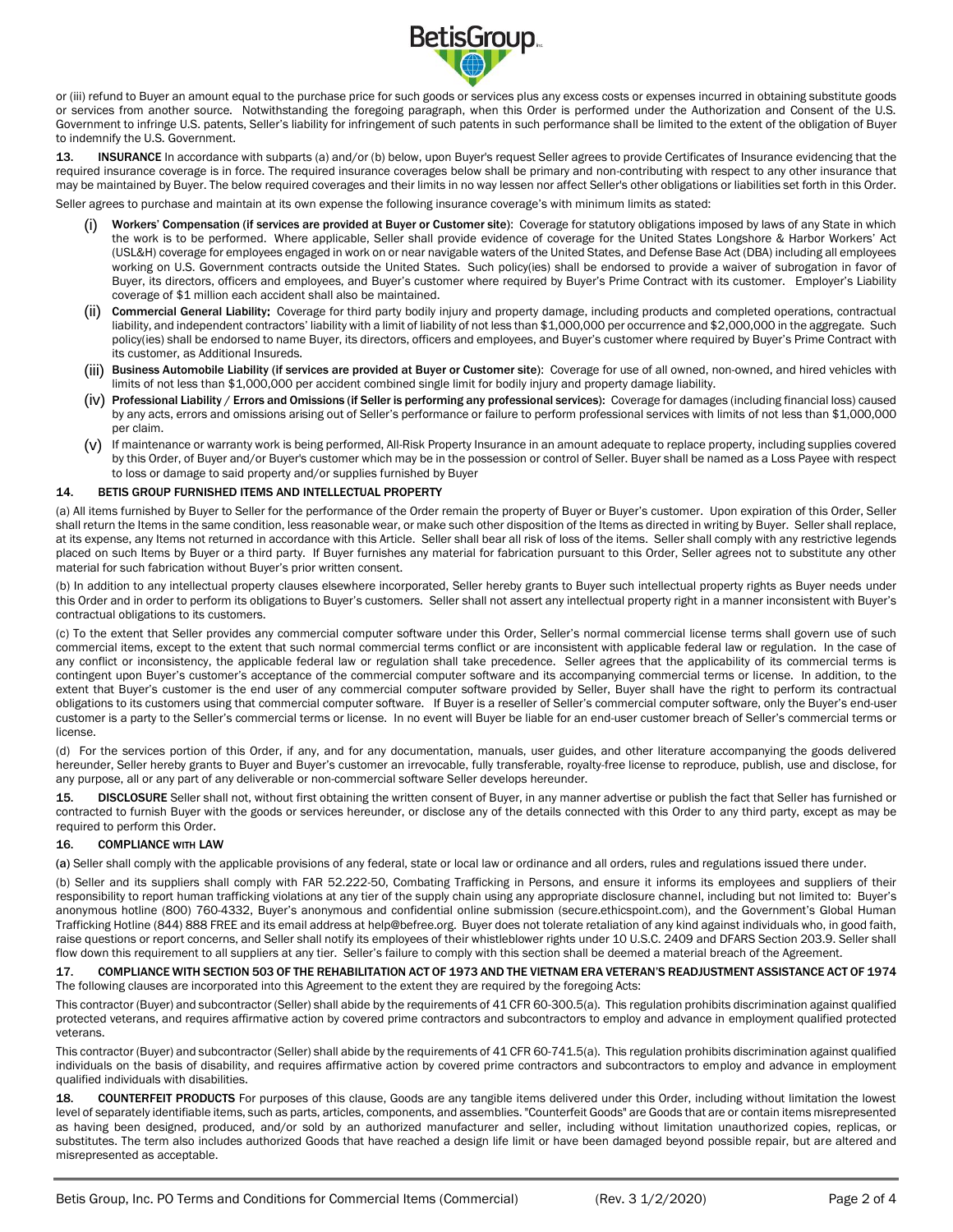

Seller shall ensure that Counterfeit Goods are not delivered to Buyer. Goods delivered to Buyer or incorporated into other Goods and delivered to Buyer shall be new and shall be procured directly from the Original Component Manufacturer (OCM)/Original Equipment Manufacturer (OEM), or through an OCM/OEM authorized distributor chain. Work shall not be acquired from independent distributors or brokers unless approved in advance in writing by Buyer. When requested by Buyer, Seller shall provide OCM/OEM documentation that authenticates traceability of the affected items to the applicable OCM/OEM.

In the event that Work delivered under this Agreement constitutes or includes Counterfeit Goods, Seller shall, at its expense, promptly replace such Counterfeit Goods with authentic Goods conforming to the requirements of this Agreement. Notwithstanding any other provision in this Agreement, Seller shall be liable for all costs relating to the removal and replacement of Counterfeit Goods, including without limitation Buyer's costs of removing Counterfeit Goods, of reinserting replacement Goods, and of any testing necessitated by the reinstallation of Goods after Counterfeit Goods have been exchanged. Seller shall include equivalent provisions in lower tier subcontracts for the delivery of items that will be included in or furnished as Goods to Buyer.

19. CONFLICT MINERALS Seller shall conduct and require due diligence throughout its supply chain to prevent use of Conflict Minerals, which include gold (Au), tantalum (Ta), tungsten (W) and tin (Sn) sourced from areas identified as conflict regions, including the Democratic Republic of the Congo (DRC) and Central Africa. Seller shall use due diligence protocols, standards, and procedures that meet or exceed the reasonable country of origin inquiry described in Securities and Exchange Commission rules and the relevant best practices developed by industry, and which allow Buyer to submit accurate Conflict Mineral reports to the government and other entities. If Seller's part or product is included in an BETIS GROUP product, Seller shall annually complete a Conflict Minerals Form. Failure to submit this form to Buyer when requested may result in the termination of this Order and prevent Buyer from conducting further business with Seller in the future.

20. CHANGES Buyer may direct changes within the general scope of this Order to the extent Buyer's customer has made changes to Buyer's prime contract which relate to the goods and services to be provided hereunder. All other changes in this Order may be made only by written agreement of the parties. However, Buyer may, for any reason, direct Seller to suspend, in whole or in part, delivery of goods or performance of services hereunder for such period of time as may be determined by Buyer in its sole discretion. If any such suspension or Buyer-directed change causes a material increase or decrease in the cost of, or the time required for the performance of any part of the work under this Order, the parties shall negotiate an equitable adjustment in the Order price or delivery schedule, or both.

### 21. TERMINATION OF ORDER

(a) Betis Group reserves the right to cancel all or part of this Purchase Order without incurring any cancellation fees or charges

#### 22. TERMINATION FOR DEFAULT

- (a) Buyer may, by written notice of default to Seller, terminate the whole or any part of this Order in any one of the following circumstances:
	- (i) Seller fails to make delivery of the goods or to perform the services within the time specified herein or any extension thereof; or
	- (ii) Seller fails to perform any of the other provisions of this Order or so fails to make progress as to endanger performance of this Order in accordance with its terms, and in either of the circumstances specified in this subpart (a)(ii) does not cure such failure within a period of 10 days (or such longer period as Buyer may authorize in writing) after receipt of notice from the Buyer specifying such failure;
	- (iii) Seller becomes insolvent or the subject of proceedings under any law relating to bankruptcy or the relief of debtors or admits in writing its inability to pay its debts as they become due; or
	- (iv) Seller fails to provide Buyer, in writing, within the time specified by Buyer, adequate assurances of performance.
- (b) If this Order is so terminated, Buyer may procure or otherwise obtain, upon such terms and in such manner as Buyer may deem appropriate, goods or services similar to those terminated. Seller, subject to the exceptions set forth below, shall be liable to Buyer for any excess costs of such similar goods or services.
- (c) Seller shall transfer title and deliver to Buyer, in the manner and to the extent requested in writing by Buyer at or after termination, such complete or partially completed goods as Seller has produced or acquired for the performance of the terminated part of this Order and Buyer will only pay Seller the Order price of the goods and services accepted.
- (d) Seller shall continue performance of this Order to the extent not terminated. Buyer shall have no obligations to Seller in respect to the terminated part of this Order except as herein provided. Buyer's rights as set forth herein shall be in addition to any other rights in case of Seller's default.
- (e) Seller shall not be liable for damages resulting from default due to causes beyond Seller's control and without Seller's fault or negligence, provided, however, that if Seller's default is caused by the default of a subcontractor or supplier at any tier, such default must arise out of causes beyond the control of both Seller and subcontractor or supplier, and without the fault or negligence of either of them and, provided further, the supplies or services to be furnished by the subcontractor or supplier were not obtainable from other sources.

23. GOVERNING LAW This Order shall be governed by and construed in accordance with the laws of the Commonwealth of Virginia without regard to its conflict or choice of law provisions.

24. DISPUTES Buyer and Seller shall first enter into negotiations over a reasonable period of time to resolve any controversy, claim or dispute ("dispute") arising under or relating to this Order. Thereafter, subject to any other disputes provision set forth elsewhere in this Order, the parties expressly agree that the sole and exclusive venue for any legal proceedings concerning said dispute shall be in the state or federal courts of the Commonwealth of Virginia, and the parties expressly submit to the jurisdiction of such courts.

25. ASSIGNMENTS AND SUBCONTRACTS Seller shall obtain Buyer's approval before subcontracting a portion of this Order; provided, however, that this limitation shall not apply to the purchase of standard commercial supplies or raw materials. Seller shall not assign or delegate this Order without Buyer's prior written consent which shall not be unreasonably withheld.

26. GENERAL RELATIONSHIP Seller is not an employee of Buyer for any purpose whatsoever. Seller agrees that in all matters relating to this Order it shall act as an independent contractor and shall assume and pay all liabilities and perform all obligations imposed with respect to Seller's employees. Seller shall have no right, power or authority to create any obligation, expressed or implied, on behalf of Buyer and/or Buyer's customers and shall have no authority to represent Buyer as an agent.

27. NON-WAIVER or RIGHTS The failure of a party to insist upon strict performance of any of the terms and conditions in this Order or to exercise any rights or remedies, shall not be construed as a waiver of its rights to assert any of same or to rely on any such terms or conditions at any time thereafter. Any rights and remedies specified under this Order shall be cumulative, non-exclusive and in addition to any other rights and remedies available at law or equity. The invalidity in whole or in part of any term or condition of this Order shall not affect the validity of other parts thereof.

28. BUSINESS ETHICS & CONDUCT Seller will conduct its business in compliance with Betis Group's Supplier Code of Conduct, which is found at [Betis.com/Supplier](https://www.betis.com/about-us/iso-9001-2015/) and incorporated into this Order by reference.

29. ORDER OF PRECEDENCE In the event of an inconsistency or conflict between or among the provisions of this Order and any other document incorporated or referenced herein, the inconsistency shall be resolved by giving precedence in the following order:

- Purchase Order and any purchase descriptions attached to or contained therein
- 2. Purchase Order Terms and Conditions for Commercial Items

30. SURVIVAL The following articles shall survive expiration or termination of the Purchase Order: